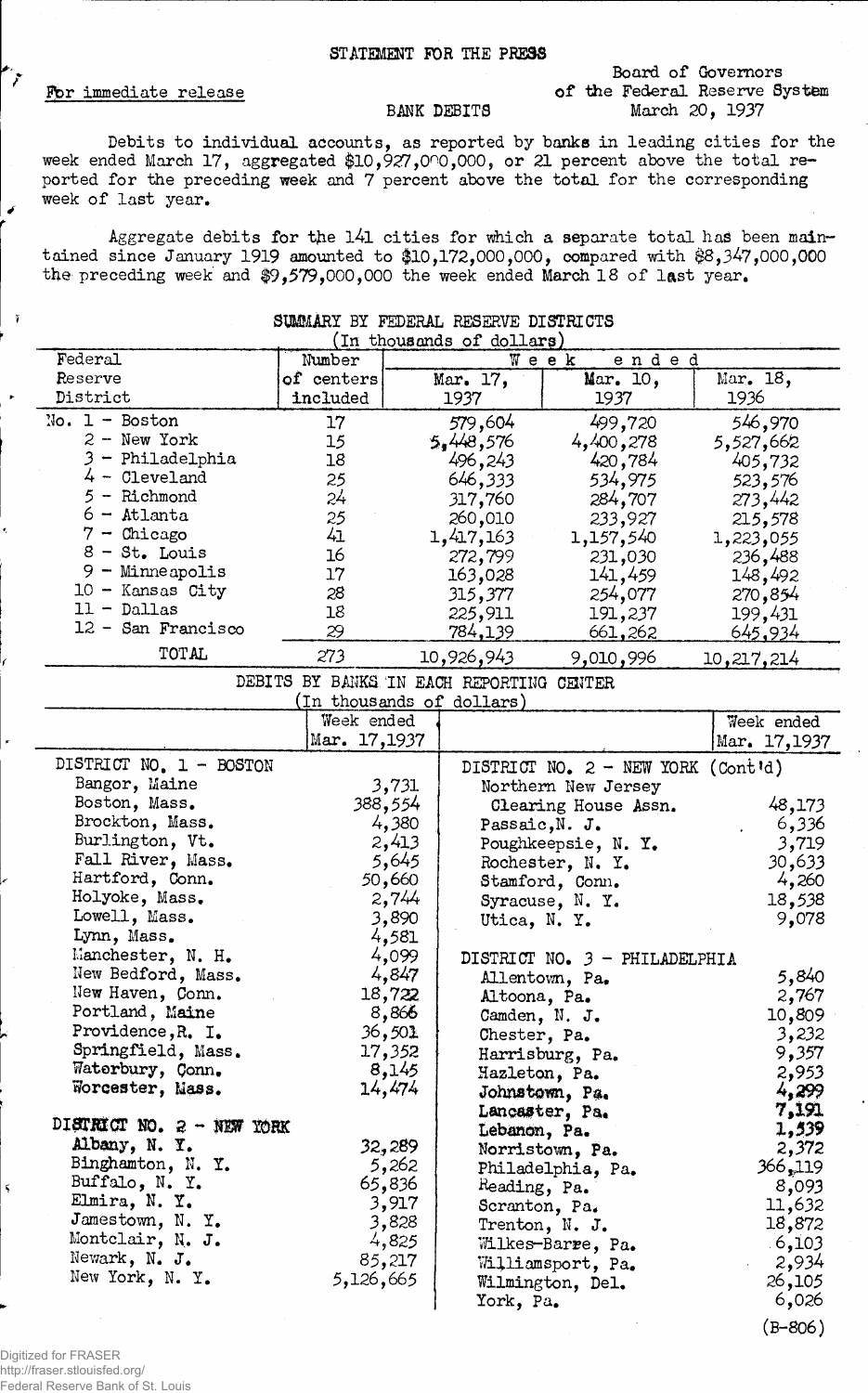DEBITS BY BANKS IN EACH BEACH PLANT CENTER

|                            |                           | DEDITO DI DAMAD IN ENGLI REFORITMO OBMIENT | B-806a       |
|----------------------------|---------------------------|--------------------------------------------|--------------|
|                            | (In thousands of dollars) |                                            | Week ended   |
|                            | Week ended                |                                            |              |
|                            | Mar. 17, 1937             |                                            | Mar. 17,1937 |
| DISTRICT NO. 4 - CLEVELAND |                           | DISTRICT NO. $6 - \text{ATLANTA}$ (Cont'd) |              |
| Akron, Ohio                | 17,313                    | Elberton, Ga.                              | 319          |
| Butler, Pa.                | 2,623                     | Hattiesburg, Miss.                         | 1,322        |
| Canton, Ohio               | 10,014                    | Jackson, Miss.                             | 6,999        |
|                            | 93,706                    | Jacksonville, Fla.                         | 21,749       |
| Cincinnati, Ohio           | 165,691                   |                                            | 7,207        |
| Cleveland, Ohio            |                           | Knoxville, Tenn.                           | 4,334        |
| Columbus, Ohio             | 50,176                    | Macon, Ga.                                 |              |
| Dayton, Ohio               | 20,648                    | Meridian, Miss.                            | 2,381        |
| Erie, Pa.                  | 8,517                     | Miami, Fla.                                | 13,175       |
| Franklin, Pa.              | 1,035                     | Mobile, Ala.                               | 8,993        |
| Greensburg, Pa.            | 1,755                     | Montgomery, Ala.                           | 6,003        |
| Hamilton, Ohio             | 2,987                     | Nashville, Tenn.                           | 23,028       |
| Homestead, Pa.             | 726                       | Newnan, Ga.                                | 868          |
| Lexington, Ky.             | 5,369                     | New Orleans, La.                           | 54,201       |
| Lima, Ohio                 | 3,377                     | Pensacola, Fla.                            | 2,315        |
| Lorain, Ohio               | 1,420                     | Savannah, Ga.                              | 7,669        |
|                            | 2,681                     | Tampa, Fla.                                | 7,707        |
| Middletown, Ohio           | 2,440                     |                                            | 922          |
| Oil City, Pa.              |                           | Valdosta, Ga.                              |              |
| Pittsburgh, Pa.            | 180,881                   | Vicksburg, Miss.                           | 2,179        |
| Springfield, Ohio          | 4,710                     |                                            |              |
| Steubenville, Ohio         | 2,962                     | DISTRICT NO. 7 - CHICAGO                   |              |
| Toledo, Ohio               | 40,973                    | Adrian, Mich.                              | 864          |
| Warren, Ohio               | 2,473                     | Aurora, Ill.                               | 2,983        |
| Wheeling, W. Va.           | 8,621                     | Battle Creek, Mich.                        | 4,327        |
| Youngstown, Ohio           | 13,280                    | Bay City, Mich.                            | 2,813        |
| Zanesville, Ohio           | 1,955                     | Bloomington, Ill.                          | 3,222        |
|                            |                           | Cedar Rapids, Iowa                         | 6,166        |
| DISTRICT NO. 5 - RICHMOND  |                           | Champaign-Urbana, Ill.                     | 3,243        |
| Asheville, N. C.           | 3,272                     | Chicago, Ill.                              | 835,732      |
| Baltimore, Md.             | 88,691                    | Clinton, Iowa                              | 1,830        |
| Charleston, S. C.          | 4,715                     | Danville, Ill.                             | 2,369        |
|                            | 12,242                    |                                            | 5,487        |
| Charleston, W. Va.         |                           | Davenport, Iowa                            |              |
| Charlotte, N. C.           | 15,701                    | Decatur, Ill.                              | 3,990        |
| Columbia, S. C.            | 9,236                     | Des Moines, Iowa                           | 21,008       |
| Cumberland, Md.            | 2,437                     | Detroit, Mich.                             | 254,095      |
| Danville, Va.              | 2,224                     | Dubuque, Iowa                              | 2,211        |
| Durham, N. C.              | 6,272                     | Elgin, Ill.                                | 1,770        |
| Greensboro, N. C.          | 4,722                     | Flint, Mich.                               | 8,347        |
| Greenville, S. C.          | 5,910                     | Fort Wayne, Ind.                           | 9,206        |
| Hagerstown, Md.            | 2,089                     | Gary, Ind.                                 | 3,809        |
| Huntington, W. Va.         | 4,768                     | Grand Rapids, Mich.                        | 14,639       |
| Lynchburg, Va.             | 3,991                     | Green Bay, Wis.                            | 3,444        |
| Newport News, Va.          | 2,419                     | Hammond, Ind.                              | 1,776        |
| Norfolk, Va.               | 12,742                    | Indianapolis, Ind.                         | 55,412       |
| Portsmouth, Va.            | 1,024                     | Jackson, Mich.                             | 4,414        |
| Raleigh, N. C.             | 8,611                     |                                            | 5,544        |
|                            | 36,486                    | Kalamazoo, Mich.                           |              |
| Richmond, Va.              |                           | Lansing, Mich.                             | 6,316        |
| Roanoke, Va.               | 7,004                     | Manitowoc, Wis.                            | 1,840        |
| Spartanburg, 8.C.          | 2,473                     | Mason City, Iowa                           | 2,235        |
| Washington, D. C.          | 67,165                    | Milwaukee, Wis.                            | 76,798       |
| Wilmington, N. C.          | 2,840                     | Moline, Ill.                               | 2,272        |
| Winston-Salem, N. C.       | 10,726                    | Muscatine, Iowa                            | 878          |
|                            |                           | Oshkosh, Mis.                              | 2,818        |
| DISTRICT NO. 6 - ATLANTA   |                           | Peoria, Ill.                               | 16,574       |
| Albany, Ga.                | 1,200                     | Rockford, Ill.                             | 6,722        |
| Atlanta, Ga.               | 45,454                    | Saginaw, Mich.                             | 4,972        |
| Augusta, Ga.               | 4,738                     | Sheboygan, Wis.                            | 3,610        |
| Birmingham, Ala.           | 22,044                    | Sioux City, Iowa                           | 8,350        |
| Brunswick, Ga.             |                           | South Bend, Ind.                           | 9,375        |
| Chattanooga, Tenn.         | 10,362                    | Springfield, Ill.                          | 6,435        |
| Columbus, Ga.              | 4,074                     |                                            |              |
| Dothan, Ala.               | 767                       | Terre Haute, Ind.                          | 5,302        |
|                            |                           | Waterloo, Iowa                             | 3,965        |

Digitized for FRASER http://fraser.stlouisfed.org/ Federal Reserve Bank of St. Louis